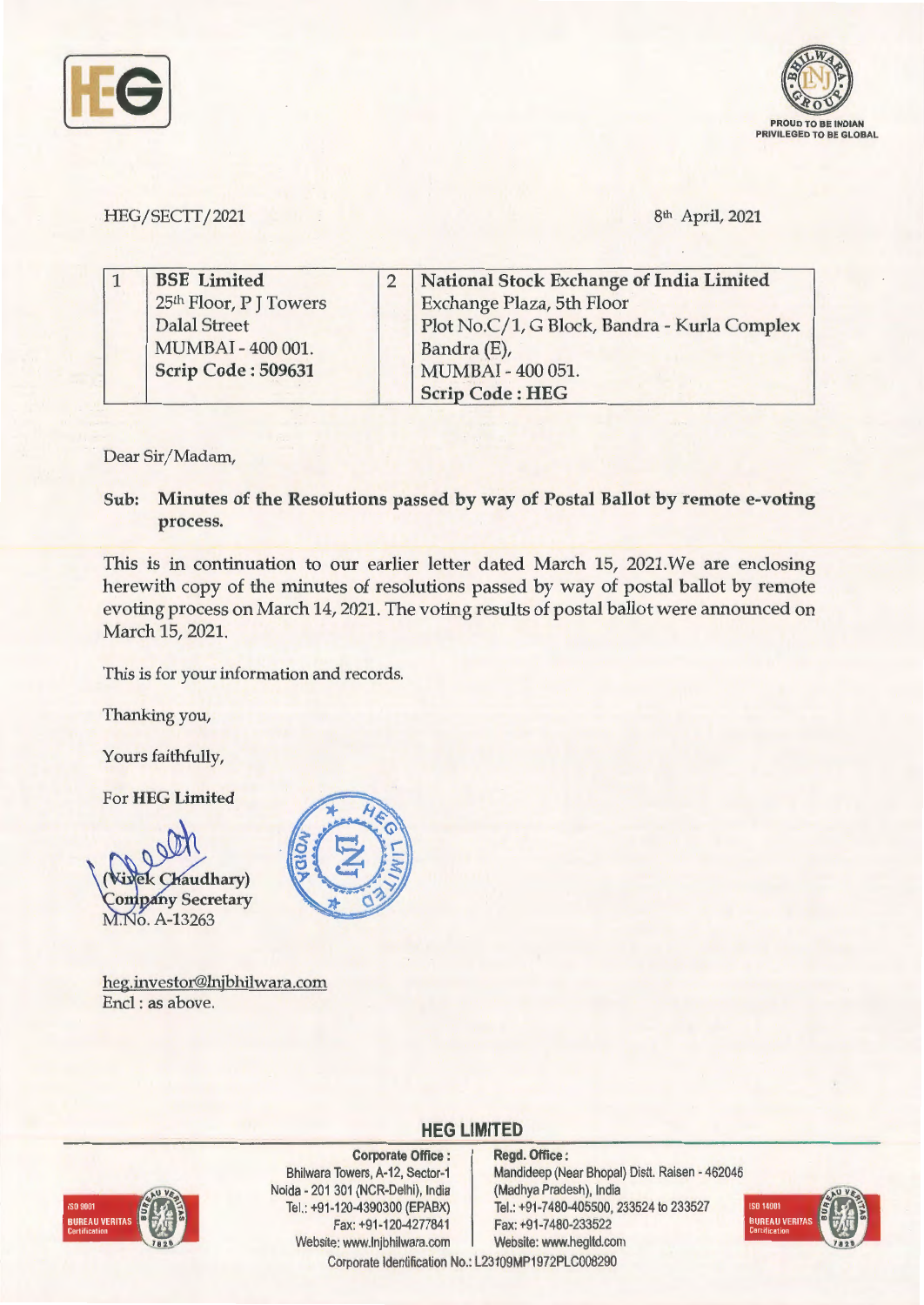# **MINUTES OF THE RESOLUTIONS PASSED BY WAY OF POSTAL BALLOT BY REMOTE EVOTING PROCESS BY MEMBERS OF THE HEG LIMITED ON MARCH 14, 2021, RESULTS OF WHICH WERE DECLARED ON MARCH 15, 2021.**

The Postal Ballot was conducted by the Company as required pursuant to the provisions of Section 110 read with Section 108 and other applicable provisions, if any, of the Companies Act, 2013 read with Rule 20 and Rule 22 of the Companies (Management and Administration) Rules, 2014 also read with General Circulars No. 14/ 2020 dated April 8, 2020, No. 17/2020 dated April 13, 2020, No. 22/2020 dated June 15, 2020, No. 33/2020 dated September 28, 2020 and No. 39/ 2020 dated December 31, 2020 issued by Ministry of Corporate Affairs, Regulation 44 of the Securities and Exchange Board of India (Listing Obligations and Disclosure Requirements) Regulations, 2015 including any statutory modification or re-enactment thereof for the time being in force, Secretarial Standard -2 issued by the Institute of Company Secretaries of India in respect of the following resolutions:

|               | <b>Resolution no.</b> Type of Resolution | Description                                          |  |  |  |  |
|---------------|------------------------------------------|------------------------------------------------------|--|--|--|--|
|               | <b>Ordinary Resolution</b>               | Approval of request received from Mekima             |  |  |  |  |
|               |                                          | Corporation, Member of Promoter Group for            |  |  |  |  |
|               |                                          | reclassification from "Promoter and Promoter         |  |  |  |  |
|               |                                          | Group" category to "Public" category                 |  |  |  |  |
| $\mathcal{D}$ | <b>Special Resolution</b>                | Approval for re-appointment of Shri Satish           |  |  |  |  |
|               |                                          | Chand Mehta (DIN: 02460558), Independent             |  |  |  |  |
|               |                                          | Director for a second term of five years w.e.f. 23rd |  |  |  |  |
|               |                                          | June, 2021                                           |  |  |  |  |

The brief details related to Postal Ballot notice were as under:

| S.no | <b>Particulars</b>                                                                     | <b>Details</b>                                                                                                                                                                                |  |  |  |
|------|----------------------------------------------------------------------------------------|-----------------------------------------------------------------------------------------------------------------------------------------------------------------------------------------------|--|--|--|
| 1.   | Date of approval of Notice of Postal Ballot                                            | February 9, 2021                                                                                                                                                                              |  |  |  |
| 2.   | Total number of shareholders as on cut-off<br>date i.e. 5 <sup>th</sup> February, 2021 | 145473                                                                                                                                                                                        |  |  |  |
| 3.   | Agency/Service Provider for voting                                                     | <b>Services</b><br>Depository<br>Central<br>(India) Limited (CDSL).                                                                                                                           |  |  |  |
| 4.   | Name of Scrutinizer                                                                    | Mr. Viney Kumar Jain, a Practicing<br>Company Secretary (Certificate of<br>Practice No. 4614 & Membership<br>No. FCS 5376), Proprietor of Jain<br>Viney & Associates, Company<br>Secretaries. |  |  |  |
| 5.   | Mode of sending of Postal Ballot notice                                                | The Postal Ballot Notice dated<br>February 9, 2021 was sent to<br>Members of the Company by e-<br>mail whose names appeared on<br>the Register of Members/List of                             |  |  |  |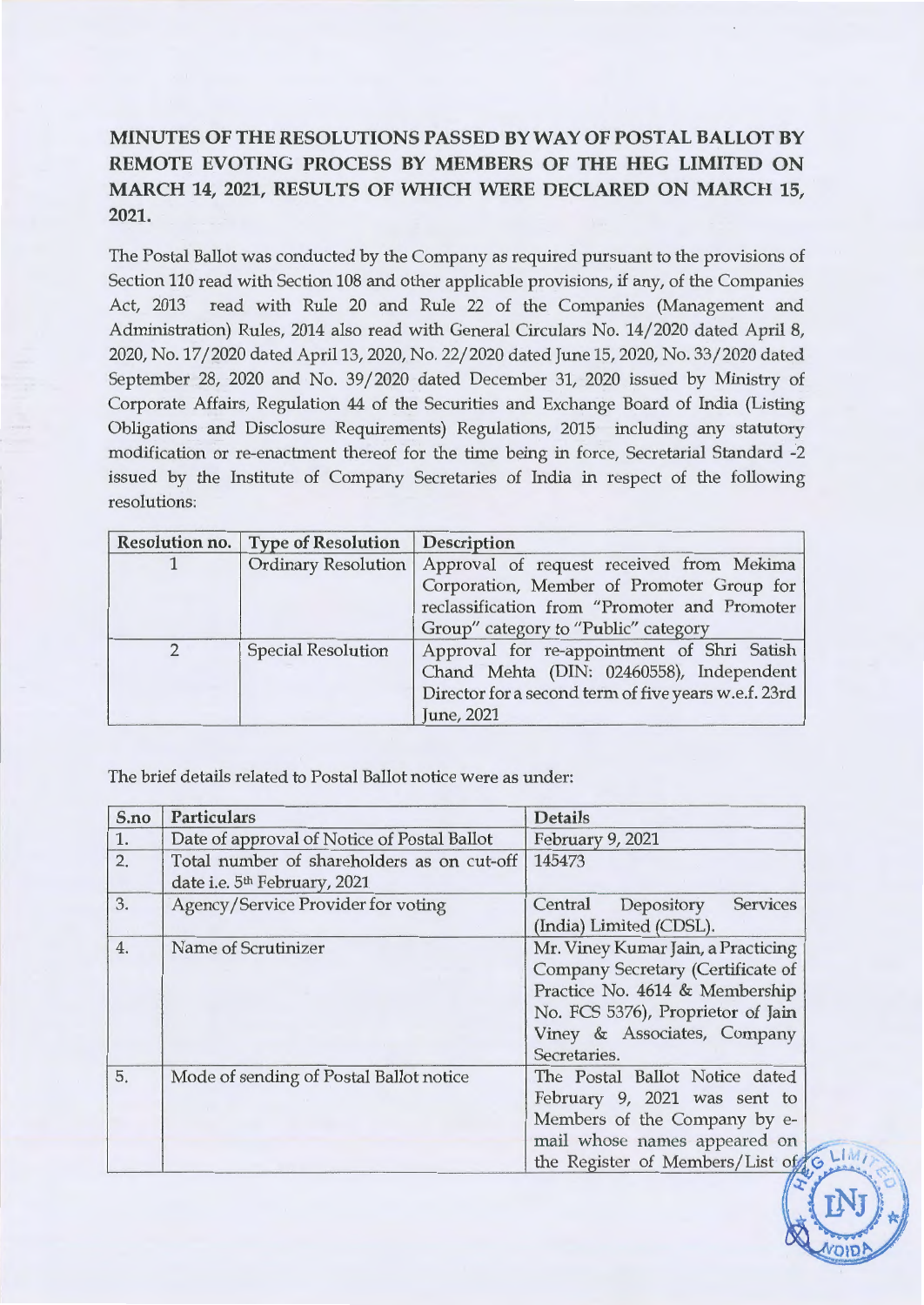|     |                                                                  | beneficiaries as on February 5,<br>2021 (Cut Off date).                                                                                                                                                                                                        |
|-----|------------------------------------------------------------------|----------------------------------------------------------------------------------------------------------------------------------------------------------------------------------------------------------------------------------------------------------------|
| 6.  | Date of completion of despatch of the Notice<br>of Postal Ballot | The Company has completed<br>sending Postal Ballot Notice by<br>way of emails on 12th February,<br>2021 through CDSL to those<br>members/ shareholders who have<br>registered their e-mail ids with the<br>depositories or with the Company.                   |
| 7.  | Mode of voting                                                   | Remote e-voting process                                                                                                                                                                                                                                        |
| 8.  | Period of remote e-voting                                        | The e-voting commenced from<br>Saturday, February 13, 2021 at 9.00<br>A.M. (IST) and ended on Sunday,<br>March 14, 2021 at 5.00 P.M. (1ST)<br>(both days inclusive). The e-voting<br>module was disabled by CDSL for<br>voting beyond the said date &<br>time. |
| 9.  | Name of Company Secretary                                        | Vivek Chaudhary (M.No-A13263)                                                                                                                                                                                                                                  |
| 10. | Declaration/Announcement of Results by<br>Chairman               | Shri Ravi Jhunjhunwala (DIN<br>00060972), Chairman, Managing<br>Director & CEO of the Company.                                                                                                                                                                 |
| 11. | Deemed date of Passing of Resolutions                            | 14th March, 2021, being the last<br>date of voting (Remote e-voting)                                                                                                                                                                                           |
| 12. | Date<br>Declaration/Announcement<br>of<br>of<br><b>Results</b>   | March 15, 2021                                                                                                                                                                                                                                                 |

The Scrutinizer carried out the scrutiny of postal ballot votes polled electronically up to 5:00 P.M. IST on 14<sup>th</sup> March, 2021 and submitted his report dated 15<sup>th</sup> March, 2021 to Shri Ravi Jhunjhunwala, Chairman, Managing Director & CEO of the Company for declaration of voting results. Since the voting on Postal Ballot process was conducted only through evoting, reporting on finding of defaced or mutilated ballot paper did not arise.

Based on the Scrutinizer report dated 15th March, 2021, Shri Ravi Jhunjhunwala, Chairman, Managing Director & CEO of the Company had declared the results of Postal Ballot on Monday dated 15<sup>th</sup> March, 2021 by posting the same on the website of the Company (www. hegltd.com), website of CDSL (www.evotingindia.com.) and by filing with BSE Ltd. (www.bseindia.com) and National Stock Exchange of India Ltd. (www.nseindia.com) where shares of the Company were listed. It was also displayed on the Notice Board at the Registered Office & Corporate Office of the Company. The following Resolutions were passed by the shareholders of the Company with requisite majority.

**Resolution no.1** Approval of request received from Mekima Corporation, Member of Promoter Group for reclassification from "Promoter and Promoter Group" category to "Public" category - **Ordinary Resolution.** 

 $G$  LIM) "RESOLVED THAT pursuant to Regulation 31A of the Securities and Exchange Board of India (Listing Obligations and Disclosure Requirements) Regulations, 2015 and pursuant to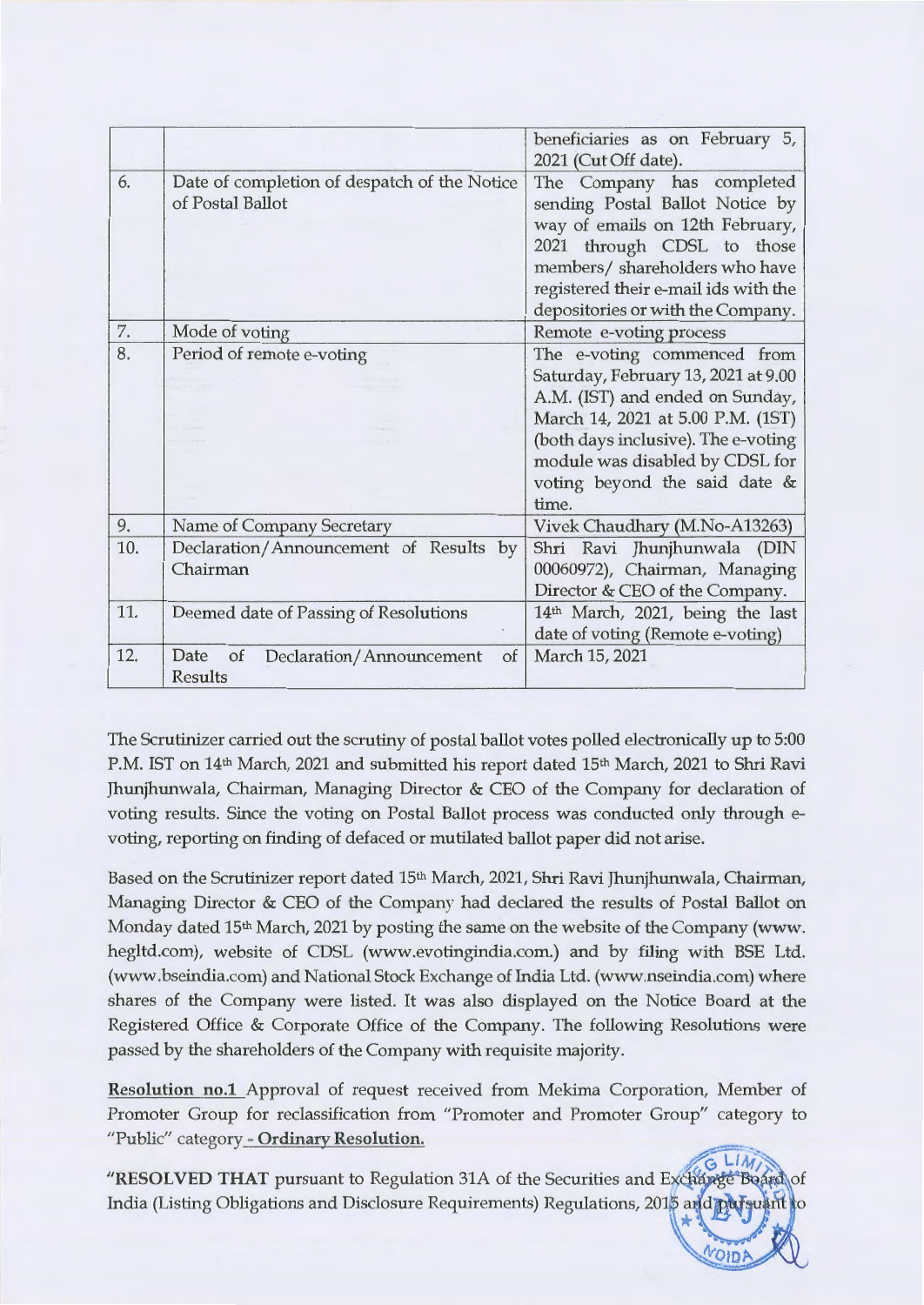other laws and regulations, as may be applicable from time to time (including any statutory modifications or reenactments thereof for the time being in force) and subject to the approval from the Stock Exchanges where shares of the Company are listed i.e. BSE Limited & National Stock Exchange of India Limited, the approval of the members of the Company be and is hereby accorded to reclassify Mekima Corporation (applicant), Member of Promoter Group holding 17,32,389 equity shares of the Company constituting 4.49% of the paid-up share capital of the Company, from the "Promoter and Promoter Group" Category to the "Public" Category in the shareholding pattern of the Company, records and / or disclosures.

**RESOLVED FURTHER THAT** the above applicant confirmed that all the conditions specified in sub-clause (i) to (vii) of clause (b) of sub-regulation (3) of Regulation 31A of SEBI (Listing Obligations and Disclosure Requirements) Regulations, 2015 have been complied with and also confirmed that at all times from the date of such reclassification, shall continue to comply with conditions mentioned in Regulation 31A of SEBI (Listing Obligations and Disclosure Requirements) Regulations, 2015.

**RESOLVED FURTHER THAT** on approval of the Stock Exchange(s) upon application for reclassification of the aforementioned applicant, the Company shall effect such reclassification in the Statement of Shareholding pattern from immediate succeeding quarter under Regulation 31 of SEBI (Listing Obligations and Disclosure Requirements) Regulations, 2015.

**RESOLVED FURTHER THAT** the Board of Directors (which may include sub-delegation of all or any of the powers herein conferred to any committee of directors or director(s) or any other officer or officers of the Company) of the Company be and are hereby authorized, to perform and execute all such acts, deeds, matters and things including but not limited to making intimation/ filings to stock exchange(s), seeking approvals from the SEBI (if required) and the Stock Exchanges where shares of the Company are listed and to execute all other documents required to be filed in the above connection and to settle all such questions, difficulties or doubts whatsoever which may arise and take all such steps and decisions in this regard to give full effect to the aforesaid resolution without requiring the Board to secure any further consent or approval of the members of the Company."

**The summarised details of voting (remote e-voting) on above resolution as per scrutinizer's report were as under:** 

| Total No. No | of       | $\%$            | of   No  | of   No  | of % of votes in % of votes  |              |
|--------------|----------|-----------------|----------|----------|------------------------------|--------------|
| of shares    | votes    | votes           | votes    | in votes | favour on votes   against on |              |
| polled       |          | polled o favour |          | against  | polled                       | votes polled |
|              |          | total no        |          |          |                              |              |
|              |          | of shares       |          |          |                              |              |
| 38595506     | 26279748 | 68.0902         | 26273358 | 6390     | 99.9757                      | 0.0243       |

Resolution no.2 Approval for re-appointment of Shri Satish Chand Mehta (DIN: 02460558), Independent Director for a second term of five years w.e.f. 23rd June, 2021-46 Special **Resolution.**